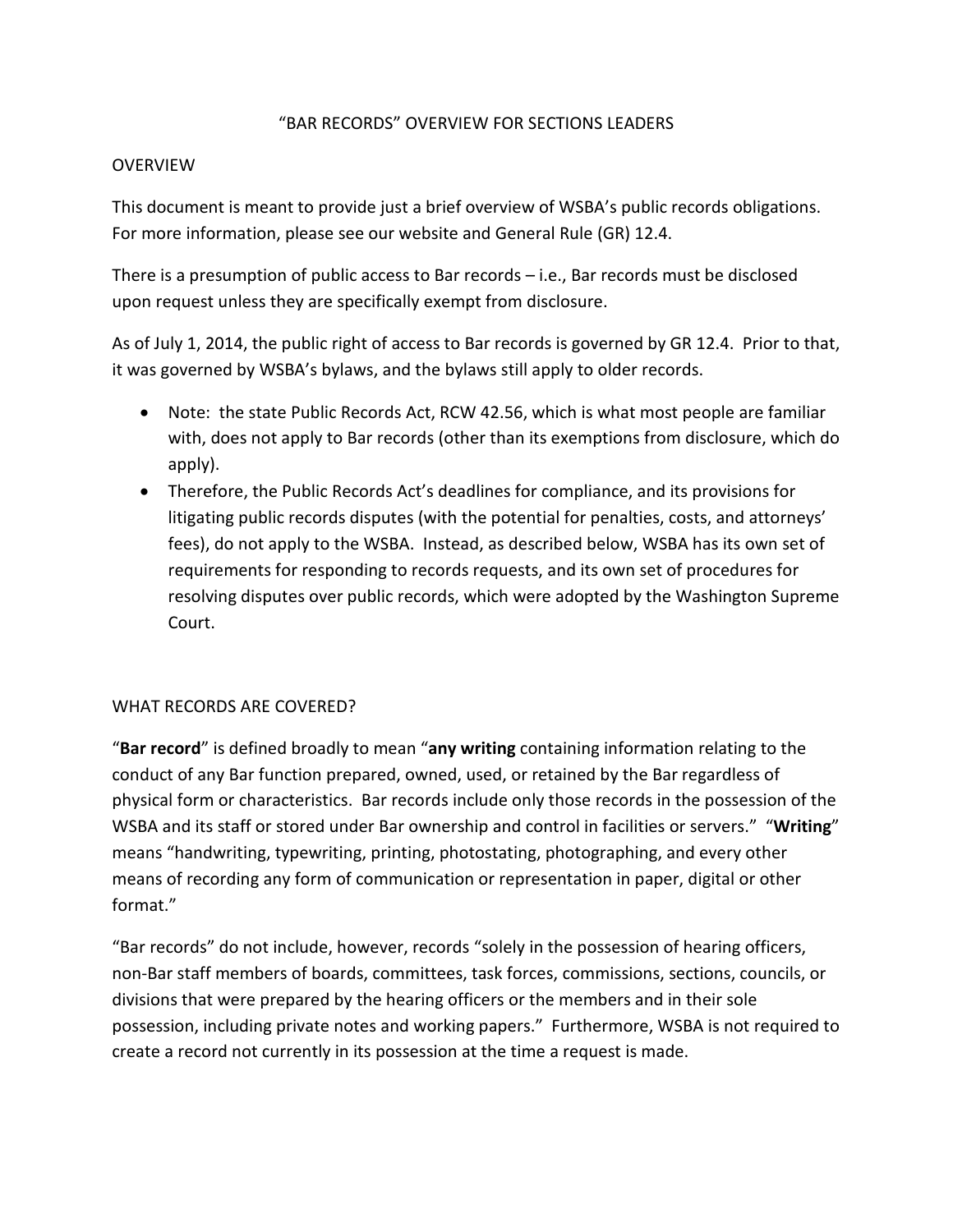Therefore, Section members and leadership should assume that all written communication with WSBA staff (including emails), and any records they give to or store with WSBA, may be considered "Bar records" and potentially subject to disclosure. However, their own personal records relating to their dealings with the WSBA, if those records remain solely in their possession, are not.

# WHAT RECORDS ARE EXEMPT?

Just because a record is a "Bar record," however, does not automatically mean that it is subject to disclosure. It may still be exempt, in which case WSBA generally would not produce it in response to a request.

Given the disciplinary function performed by WSBA and the high level of public interest in those matters, the exemption most frequently at issue in requests for Bar records is the exemption for records that are made confidential by the Rules for Enforcement of Lawyer Conduct (ELC). There are many others, however. GR 12.4 lists many specific exemptions, and also incorporates by reference exemptions and confidentiality provisions in, among others, the Rules of Professional Conduct (RPC), the Admission to Practice Rules (APR), various General Rules and, as noted above, the state Public Records Act. The state Public Records Act alone contains countless exemptions. For more information on Public Records Act exemptions, the Municipal Research Services Corporation (MRSC) website[, http://mrsc.org/Home/Explore-Topics/Legal/Open-](http://mrsc.org/Home/Explore-Topics/Legal/Open-Government/Public-Records-Act.aspx)[Government/Public-Records-Act.aspx,](http://mrsc.org/Home/Explore-Topics/Legal/Open-Government/Public-Records-Act.aspx) is a good resource.

# PROCEDURE WHEN WSBA RECEIVES A REQUEST FOR PUBLIC BAR RECORDS

Requests for public Bar records are made to WSBA's designated Public Records Officer (PRO). The PRO works with the requester to clarify the scope of the request as needed, and coordinates WSBA's response to the request.

WSBA has the option to notify individuals if they are the subject of records that have been requested. WSBA will generally do so in situations where the records are sensitive or such that a reasonable person might object to their disclosure. Upon notification, the subject of the records has the right to provide information to the PRO for the PRO to consider in determining whether the records must be disclosed, and has the right to participate in further review of the PRO's decision as described below.

If a requester objects to the PRO's response to a request, he or she can request review by WSBA's Executive Director, Paula Littlewood. If the requester objects to the Executive